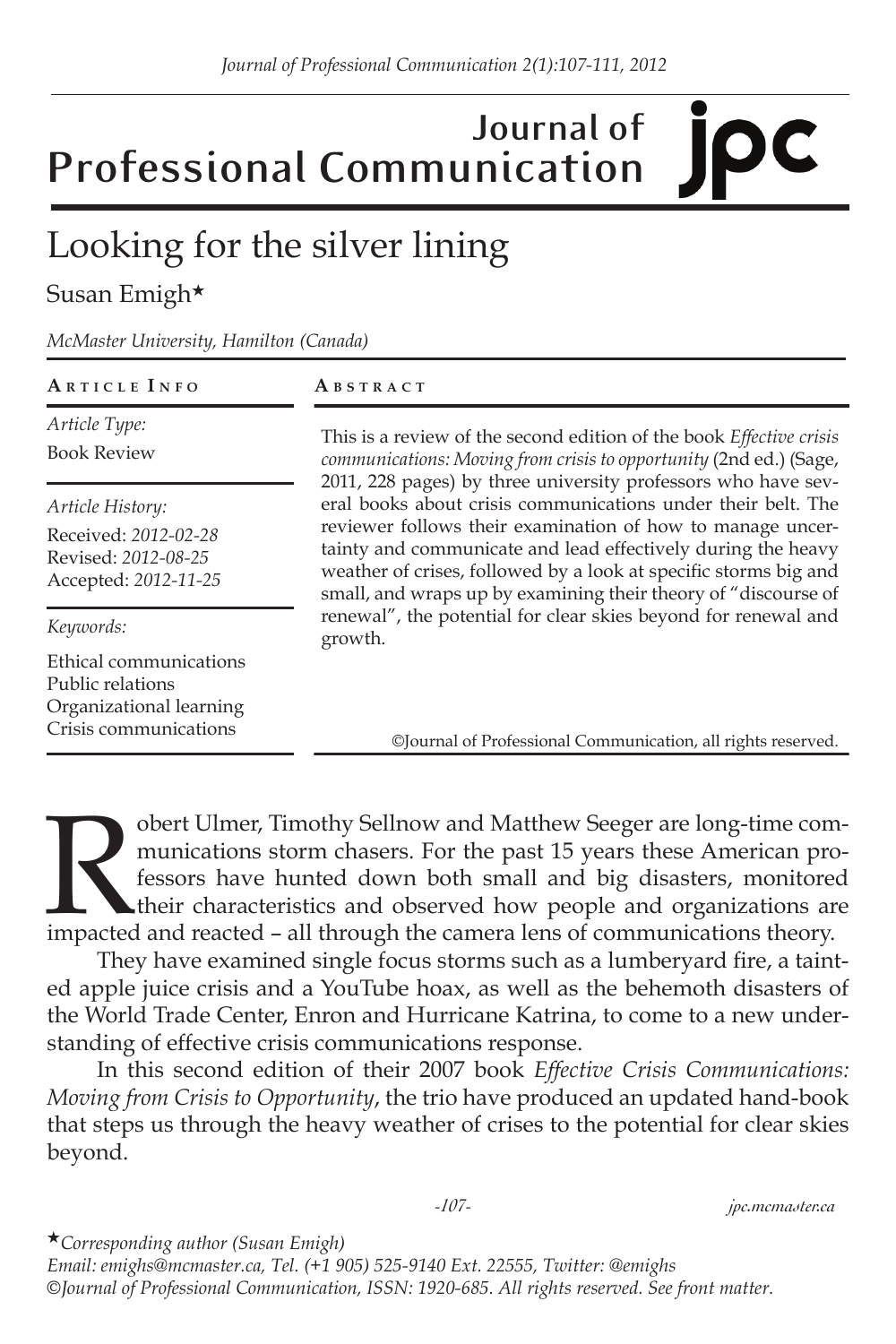They have developed a central thesis that crisis communications can go beyond managing the current threat to create the potential for renewal and growth, an approach they call "Discourse of Renewal" and admit is "radical and unconventional" (p. xiii). The idea is that those organizations with positive, strong and ethical core values that follow effective crisis communications principles in a crisis will find potential for positives at the end of their crisis.

They do not focus on figuring out liability or responsibility for a crisis and protecting or repairing the organization's image as in earlier communications theories of corporate apologia, image repair or situational crisis communications. Those emphasize the hazards to organizational reputation and, they point out, suffer a "threat bias" in their communications plans.

Instead, Discourse of Renewal emphasizes ethical communication before, during and after the crisis; organizational learning from the crisis; effective strong, inspirational leadership and a future orientation. This type of response, they point out, rallies the support of participants and gives them a vision to follow to overcome the situation.

This book is an easy read; clear and direct, and steps through their argument with many examples.

As a starting point, they define crisis as surprise events that produce uncertainty, threaten reputation or high-priority goals and create opportunities not otherwise available. They define "intentional" crises caused by terrorism, poor employee relationships or risk management and, in particular, unethical leadership. There are "unintentional" crises from natural disasters, disease outbreaks, economic downturns and product or equipment failures.

The authors outline the issues of managing uncertainty, effective crisis communications and leadership, giving the top 10 key messages or "lessons" for each.

For those of managing uncertainty: they point out that beyond preparation for ambiguity through training, organizations must accept that crises may start quickly; not immediately respond with routine solutions that may not fit; and recognize the threat is perceptual and thus uneven among stakeholders. They point out communications must be done early and often, and not heighten ambiguity intentionally. They say the communicator must be prepared to defend the interpretation of the evidence around a crisis, and if it's believed the organization is not responsible, the case must be built for who is responsible and why.

The first lesson on communicating effectively in crisis situations starts before anything happens with the development of truly equal partnerships with stakeholders.

 *-108- jpc.mcmaster.ca* In the crisis, the communicator must determine the goals for communic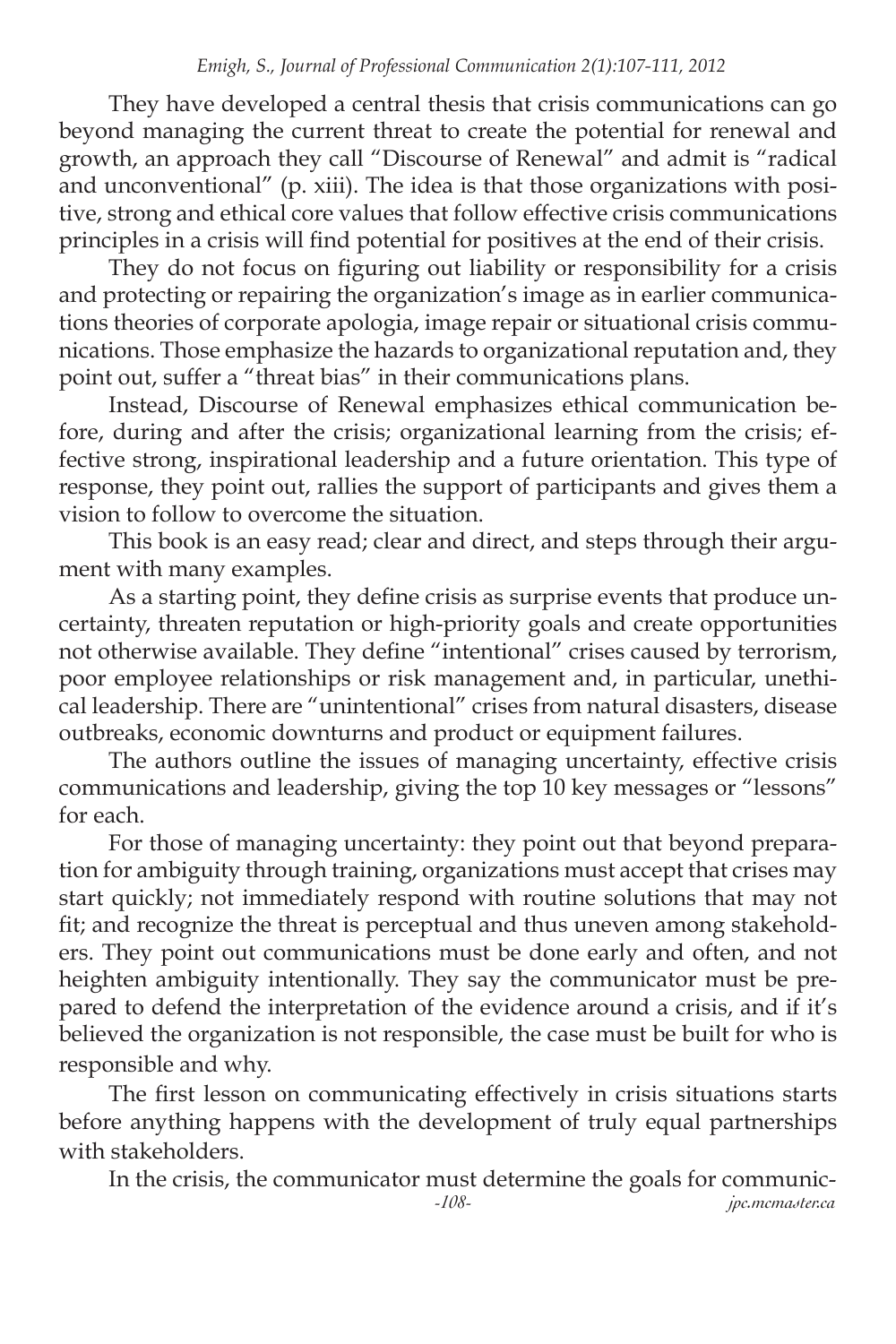ation, which may often be broad statements to help guide decision-making. This is, it must be said, an important point for communicators who will always find it easier to steer through a situation with key goals or a set of tenets to provide parameters.

The authors continue, noting the communicator must acknowledge all stakeholders, including media, as partners in the situation; listen to them; communicate early and consistently. Interestingly, the authors advise against over reassuring stakeholders about the impact of the crisis, and avoiding absolute answers until sufficient information is available, as it is conflicting messages from authorities, not the bad news itself, that creates panic.

This is an intelligent approach. However, in many cases now, with the speed of social media and its ease in creating and spurring on suppositions made in a vacuum of information, crisis communicators not able to give absolute answers will have to also make decisions in how much they should attempt to dampen speculation.

The public, the authors point out, also need useful and practical statements on how they can be self-efficient in responding to the crisis. This backs up the reality that everyone wants to know whether they are impacted by the crisis and what they can and should do about the situation.

The authors' lessons on leadership recognize that leaders need to have developed a positive company reputation and created a reservoir of goodwill before a crisis. The key points of effective leadership are that leaders need to visible, open and honest, adaptive to the contingencies of the crisis and work to co-operate with stakeholders and build consensus.

Most importantly, the authors then review different types of case studies from industrial accidents, terrorism, food-borne illness, natural disasters and financial crises. These studies, with both positive and negative results, are outlined for each type of crisis, demonstrating the impact of managing uncertainty, developing communications and the importance of crisis leadership. The reader is urged, through specific questions, to reflect on how each case study follows the lessons.

This is the most helpful but also most problematic part of the book, as they take their theory to examples of practice. These range from then New York City Mayor Rudy Giuliani's handling of uncertainty during 9/11 to make the city's residents feel more secure; the rebuilding of the town of Greensburg, Kansas after a tornado because of goodwill created through effective communications and the turnaround of bankrupt General Motors through effective crisis leadership.

It was, however, unsatisfying to find through other sources that in at least one example given of excellent leadership, results were not exactly as outlined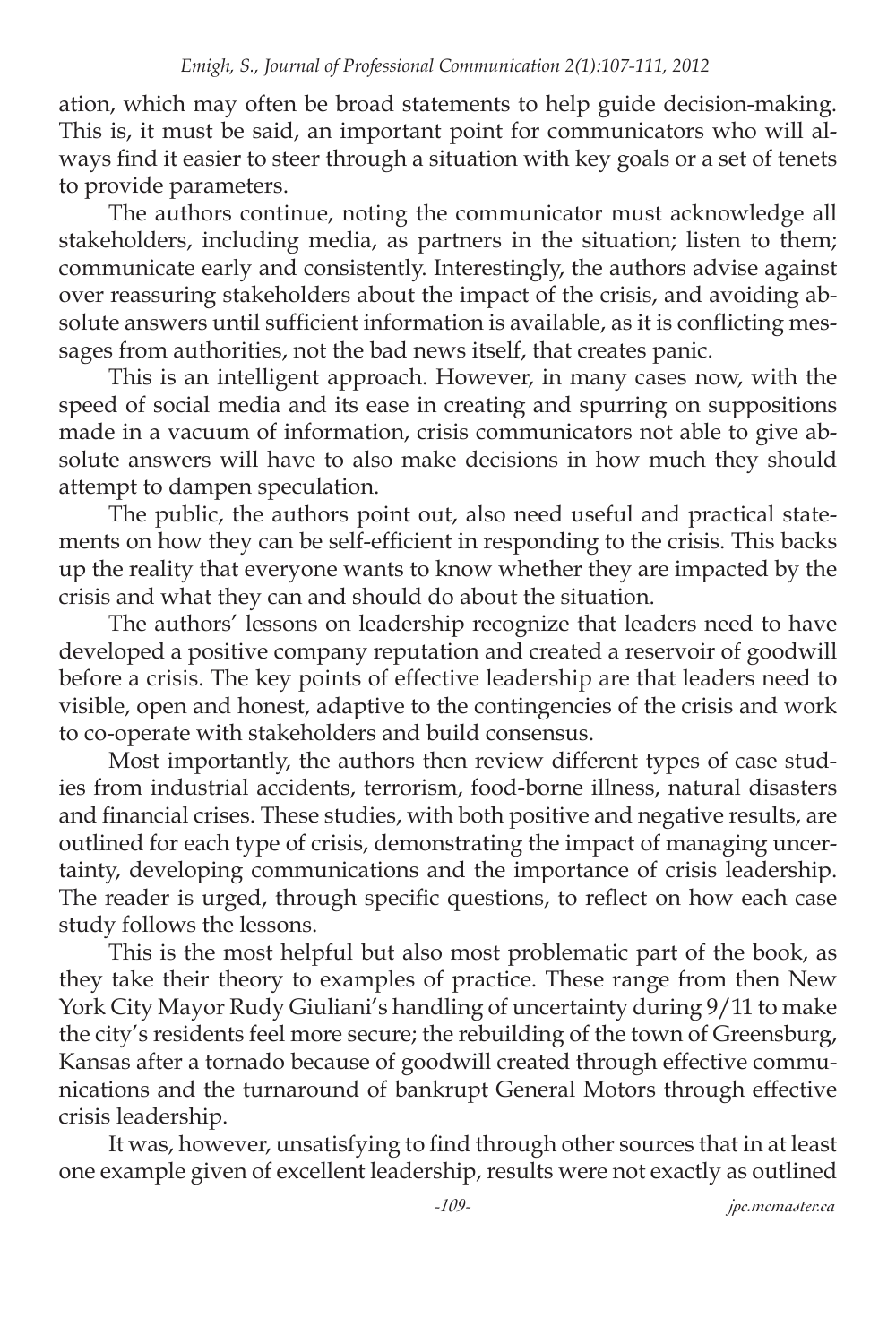in this 2011 edition. After praising the effective leadership of a businessman who paid his staff throughout the rebuilding of the business after a 1995 fire, the authors do not mention the company went bankrupt in 2001.

Our storm chasers, in summing up their Discourse of Renewal theory, prick critics by recognizing several limitations to creating renewal after crisis. These start with a resistance to learning based on the culture of the organization, and mindlessness rather than an ability to be mindful during crises.

The authors practically undo all the good they have provided throughout the book when they also point out that their theory works best with certain types of crisis, such as those of natural disasters of fire or floods that clear space for renewal. This is quite disappointing as those natural disasters are only one type of the several types of unintentional crises they have delineated earlier, and includes none of the intentional crises.

Our authors also accept, without hesitation, that private rather than public companies are more likely to have a renewal response, as they have a greater entrepreneurial spirit and more autonomy to buy into change and learn as the result of a crisis.

In this, they may be wrong. They have little to back this point up and, in fact, several of their case study examples are of positive public institutional response including Giuliani's leadership in uncertainty during 9/11, Oklahoma Governor Frank Keating's effective communications during the 1995 Oklahoma City bombing and the leadership of Greensburg City Administrator Steve Hewitt and the city council after the 2007 tornado. In actuality, both political and public scrutiny of public institutions often requires they respond with the same, if not more, farsighted response to crises than private companies because they will be held accountable in both the short and long term.

But these criticisms of their recognition of their limitations must be put into perspective.

Although much of advice in this book for handling crisis communications may be found in other similar texts, these communications storm hunters do not dismiss the angst of any crisis, but give an excellent strategic perspective of the need to look holistically forward in times of crisis to find potential positives.

This trio puts the right emphasis on being prepared through good relationships; proactive two-way communications before as well as during the crisis; and strong leadership that learns to make changes so the event does not repeat, and that sees the opportunities inherent in these events. In short, they find the silver linings to those storm clouds.